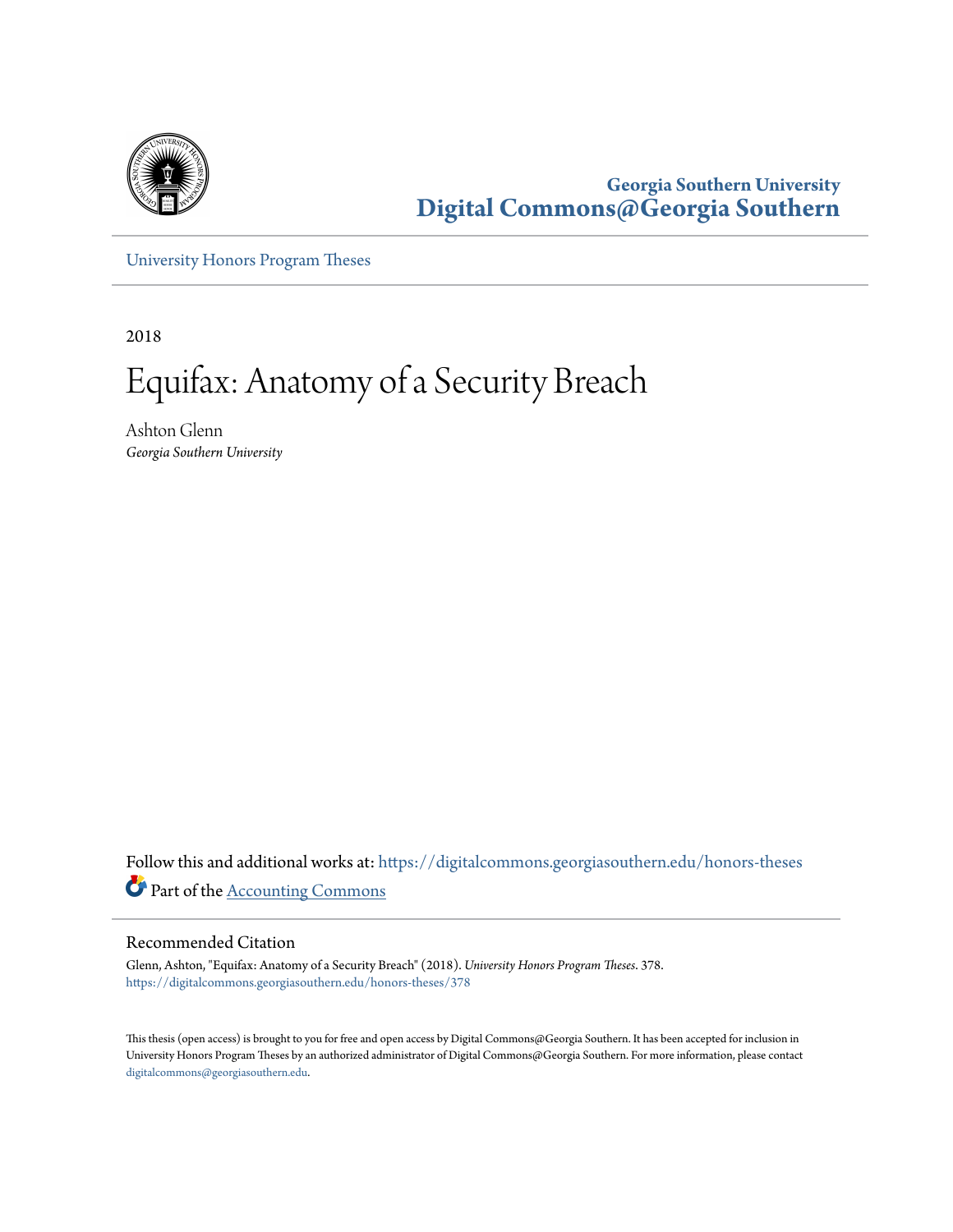## Equifax: Anatomy of a Security Breach

An Honors Thesis submitted in partial fulfillment of the requirements for Honors in the College of Business Administration, School of Accountancy.

> By Ashton Glenn

Under the mentorship of Dr. Thomas Buckhoff

## ABSTRACT

The infamous 2017 Equifax breach not only compromised millions of citizens' data, but the breach also left Equifax vulnerable to lawsuits that claim the company acted negligently. This thesis analyzes the events and facts behind the incident to determine the probable outcome of the main case against Equifax. A claim of a breach can come from either Equifax's data protection or breach response. This thesis concludes the results of the case depends on the final court to determine if Equifax acted negligently with its data protection. If the case ends in the Eleventh District Court of Appeals, the court will probably decide Equifax was negligent. If the case ends in the Supreme Court, the Court will probably decide Equifax was not negligent. This thesis also concludes that Equifax did not act negligently with its response to the breach.

Thesis Mentor:

Dr. Thomas Buckhoff

Honors Director:\_\_\_\_\_\_\_\_\_\_\_\_\_\_\_\_\_\_\_\_\_\_\_

Dr. Steven Engel

November 2018 School of Accountancy University Honors Program Georgia Southern University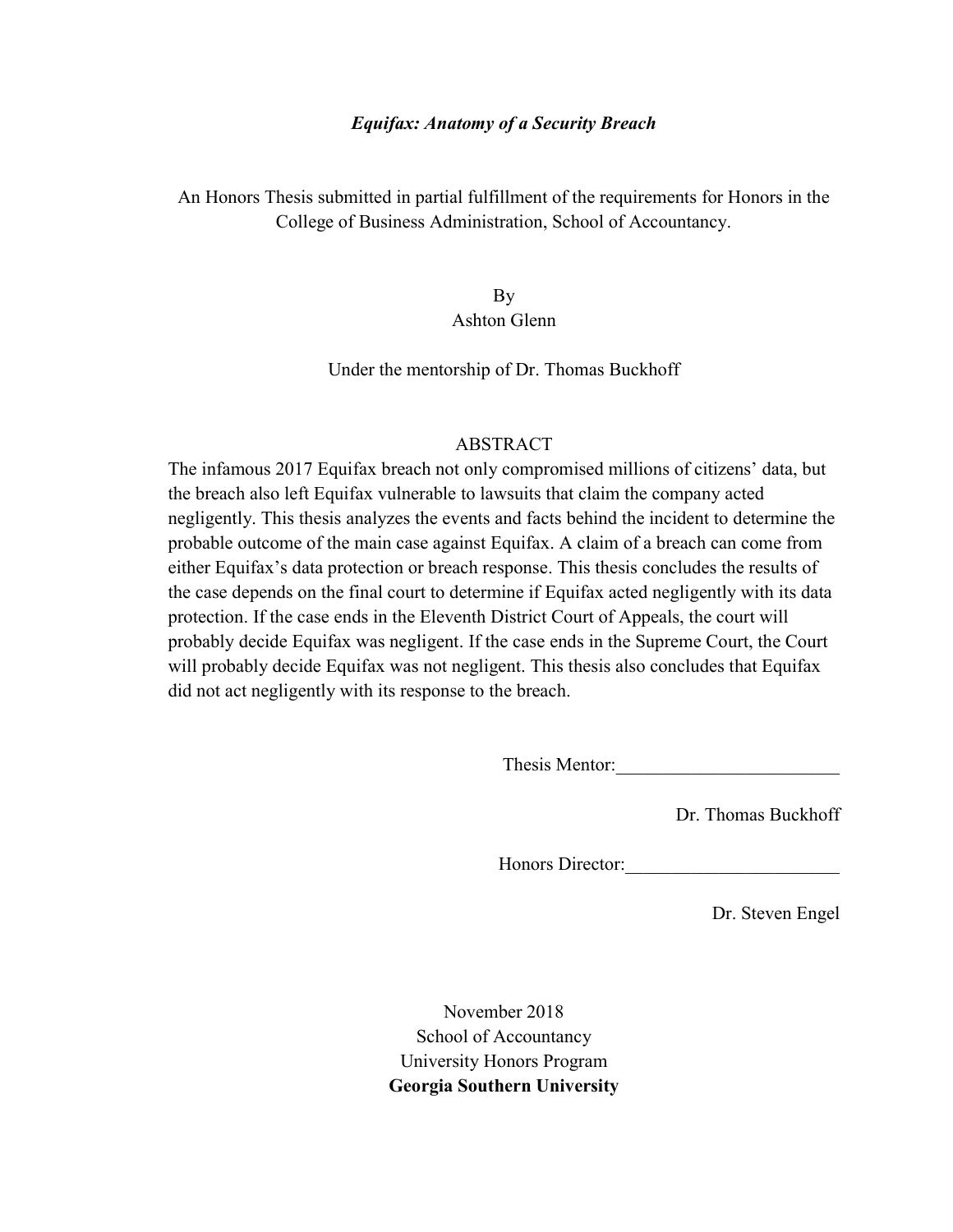# **Acknowledgments**

I would like to thank the School of Accountancy faculty and the University Honors Program for supporting me throughout my thesis and academic career. I would especially like to thank Dr. Thomas Buckhoff, my faculty mentor, for guiding me along my thesis journey. His knowledge and insights were indispensable for the completion of this thesis. I would also like to thank my friends and family for constantly encouraging me to work hard and do my best.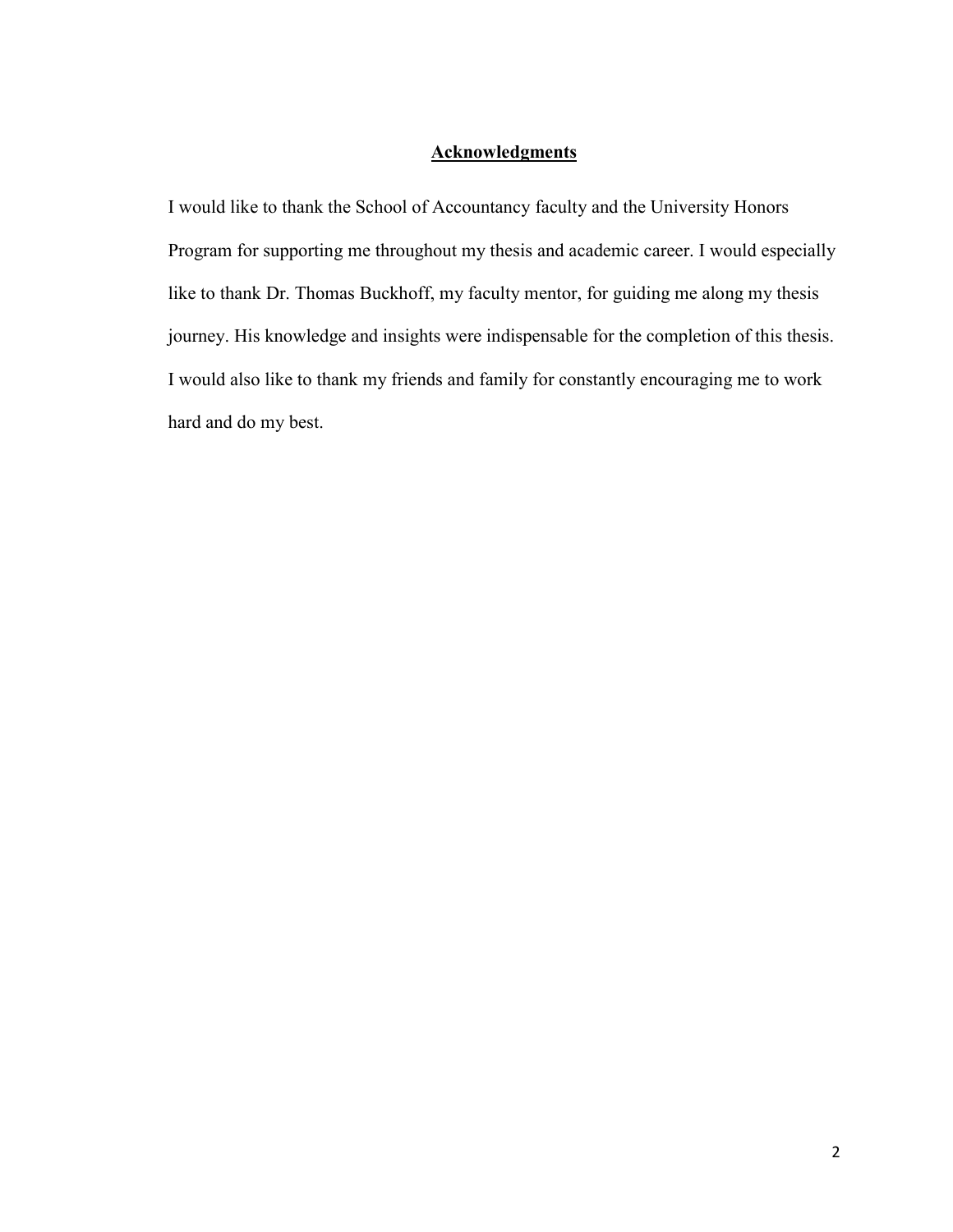#### Introduction

The collection and use of data have quickly become a vital part of the business world with terms such as "Big Data" dominating corporate philosophy. This trend unfortunately also brings a heavy repercussion to many citizens. Multiple data breaches occur each year that compromise people's financial information. An identity theft brought on from a data breach can cost hundreds of hours and thousands of dollars to resolve (Synovate, 2017). This thesis examines if Equifax acted negligently with the company's data protection and breach response during the 2017 data breach. Negligence is defined as "A failure to behave with the level of care that someone of ordinary prudence would have exercised under the same circumstances. The behavior usually consists of actions, but can also consist of omissions when there is some duty to act" (Legal Information Institute, 2017). To determine if Equifax was negligent, the thesis will examine 1) if Equifax has a duty to protect data and notify breach victims and 2) if Equifax does have a duty, did Equifax breach one or both duties with their actions or lack of actions. Fully understanding the issue requires a base level of knowledge of the following concepts.

#### Consumer Reporting Agency

A consumer reporting agency (CRA), also known as a credit reporting agency or credit bureau, collects individuals' financial information to generate financial reports. Three major CRAs exist in the United States: Experian, TransUnion, and Equifax. The reports generated by the CRAs provide the information behind FICO® Scores which rate individuals on their credit worthiness. CRAs normally sell these reports to banks, lenders, and other business for various reasons. The US government doesn't directly own or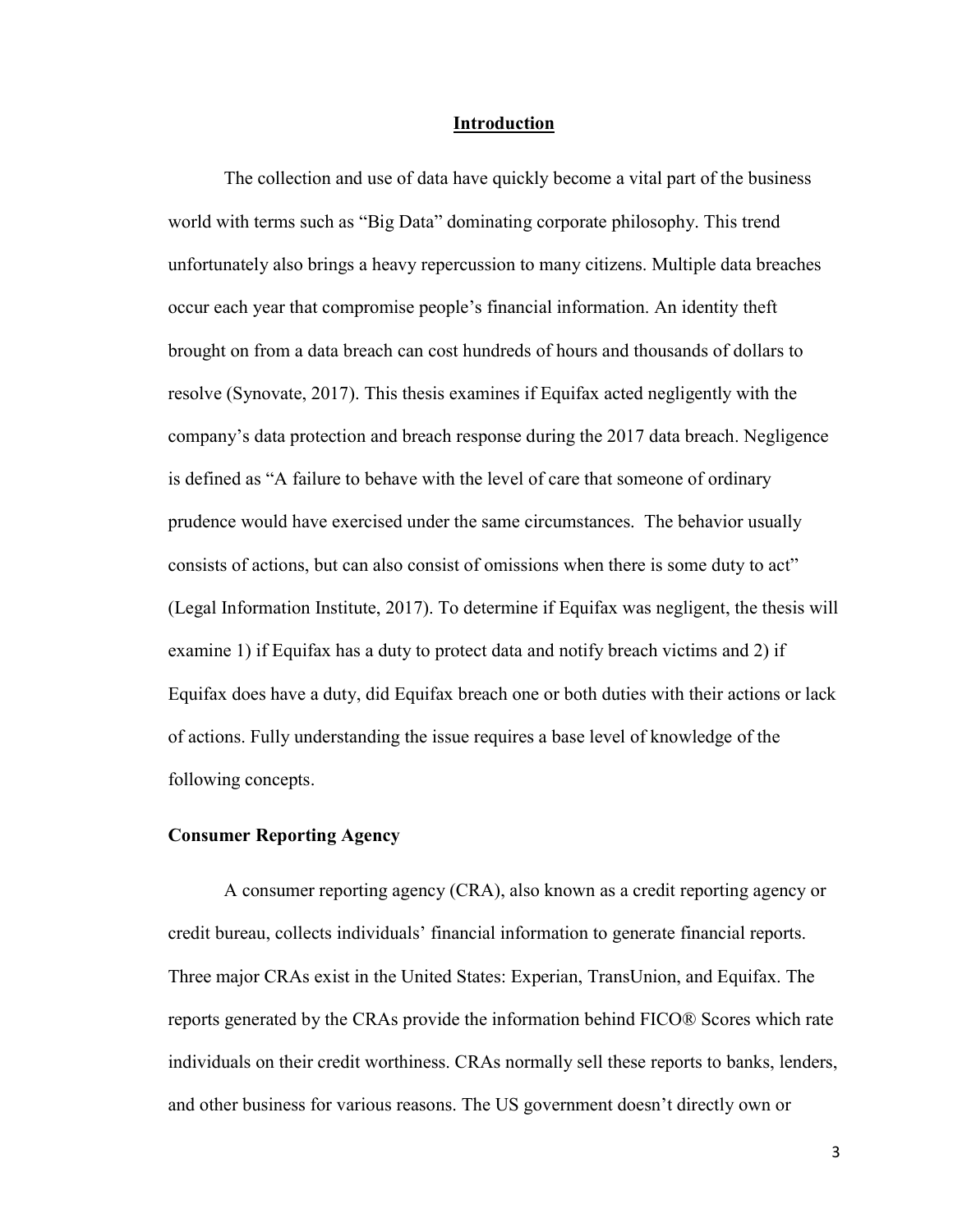control any CRAs, but Congress has enacted laws concerning CRAs' operations. The Federal Trade Commission (FTC) has oversight over CRAs to ensure compliance with these laws and regulations.

## Equifax Data Breach

The following bullet point list represents the simplified and condensed version of the series of events that lead to the breach according to the former CEO of Equifax (Smith, 2017). Even though the statement comes from the culpable party, this source provides the most detailed and extensive account of the situation. The United States Government Accountability Office has verified multiple events in its report which lends further credibility to the testimony (2018). Some additional details have been added from Smith's other statements from the same hearing or from other sources.

- March 8, 2017: Homeland security issued a notice to multiple companies about a vulnerability for the software "Apache Struts." The software developer released the associated patch along with the announcement. Equifax used this software in one of Equifax's main claims dispute websites.
- March 9: Equifax sent an email to security personnel to update the software in accordance with their 48-hour policy. Equifax staff failed to update the software because a sole employee forgot to implement the update.
- March 15: Equifax information system scans failed to detect the vulnerability in any of the software.
- May 13: The first known date that the hackers probably accessed sensitive information exploiting the vulnerability. This access probably continued until July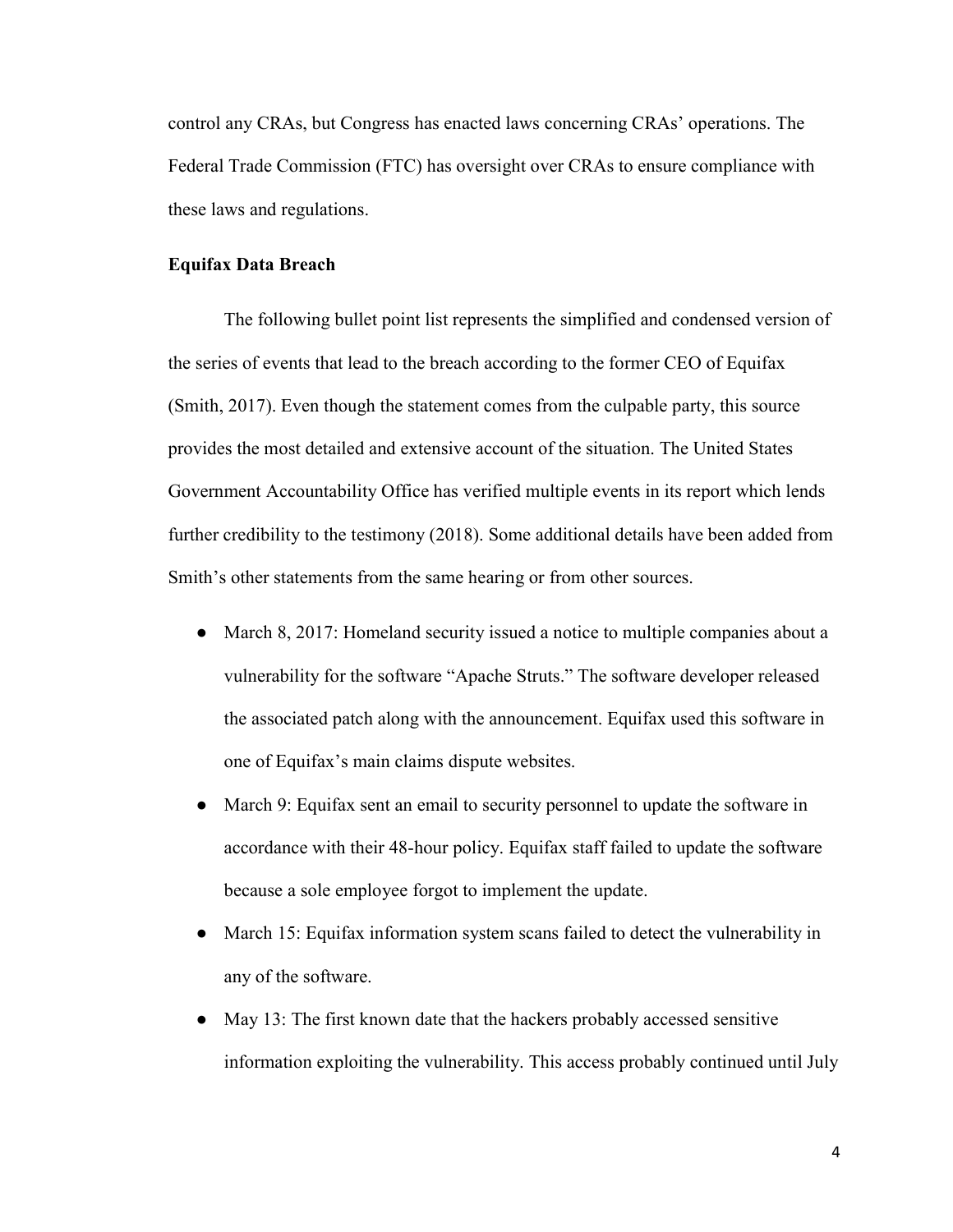30, 2017. During this time period, none of Equifax's security measures detected the breach.

- July 29: Equifax security department detected suspicious activity with the website, so security blocked the source.
- July 30: Equifax security found more suspicious activity, so security shut down the website.
- August 2: Following internal procedures, Equifax hired a law firm for legal advice, hired a forensic consulting firm to investigate, and notified the Federal Bureau of Investigation (FBI). The FBI did not start an investigation yet.
- August 11: Equifax's internal investigation found that the hackers had access to consumers' sensitive information.
- August 15: The sensitive information had been confirmed as stolen. The investigation continued to determine the scope of the breach.
- September 4: The investigation created a list of 143 million people believed to have had their personal information stolen. Equifax notified the FBI about the upcoming planned press release.
- September 7: Equifax released a press release announcing that the breach impacted personal information relating to 143 million U.S. consumers. The stolen information mostly consisted of names, Social Security numbers, birth dates, addresses, and driver's license numbers.
- September 18: The FBI launched a criminal investigation intended to examine multiple aspects of the incident (Viswanatha & Kendall, 2017).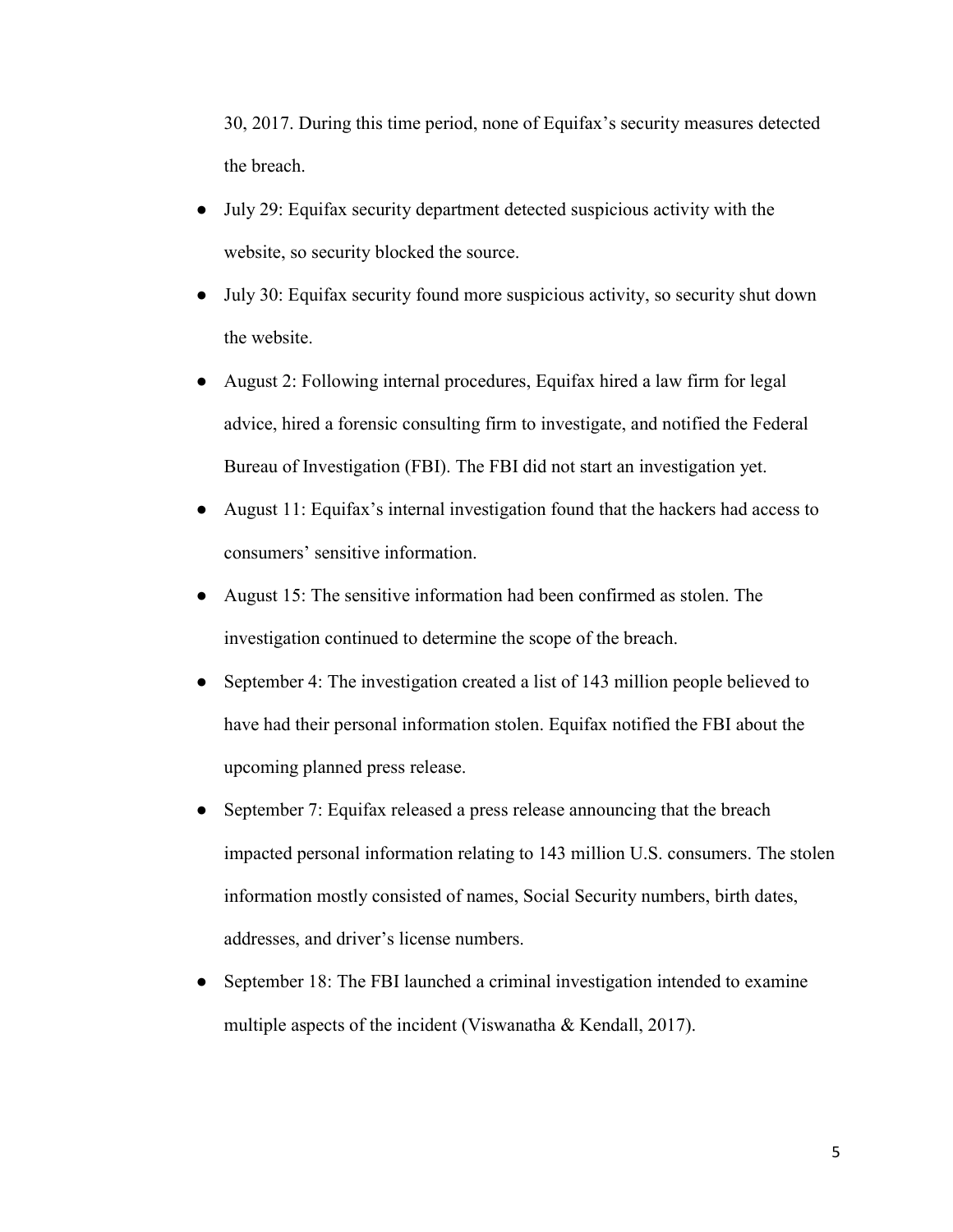• December 6: The U.S. Judicial Panel on Multidistrict Litigation transferred hundreds of cases from every state to Atlanta, Georgia to consolidate all the individual cases into one case (McDonald, 2017). The cases will be tried at the United States District Court for the Northern District of Georgia which is under the United States Court of Appeals for the Eleventh Circuit (McDonald, 2017).

## Negligence

Most plaintiffs use the negligence statute when they want to sue a company for harm that they have received. The main manner to assess negligence is by using the reasonable person test. The test asks, "Would a reasonable person have acted the same as the defendant with normal foreseeable circumstances and consequences?" Negligence can involve either improper actions or inactions when an entity had a duty to act. According to the Legal Information Institute, to consider an entity's actions as professionally negligent, each of these four elements must stand true:

- 1. the existence of a legal duty that the defendant owed to the plaintiff
- 2. defendant's breach of that duty
- 3. plaintiff's sufferance of an injury
- 4. proof that defendant's breach caused the injury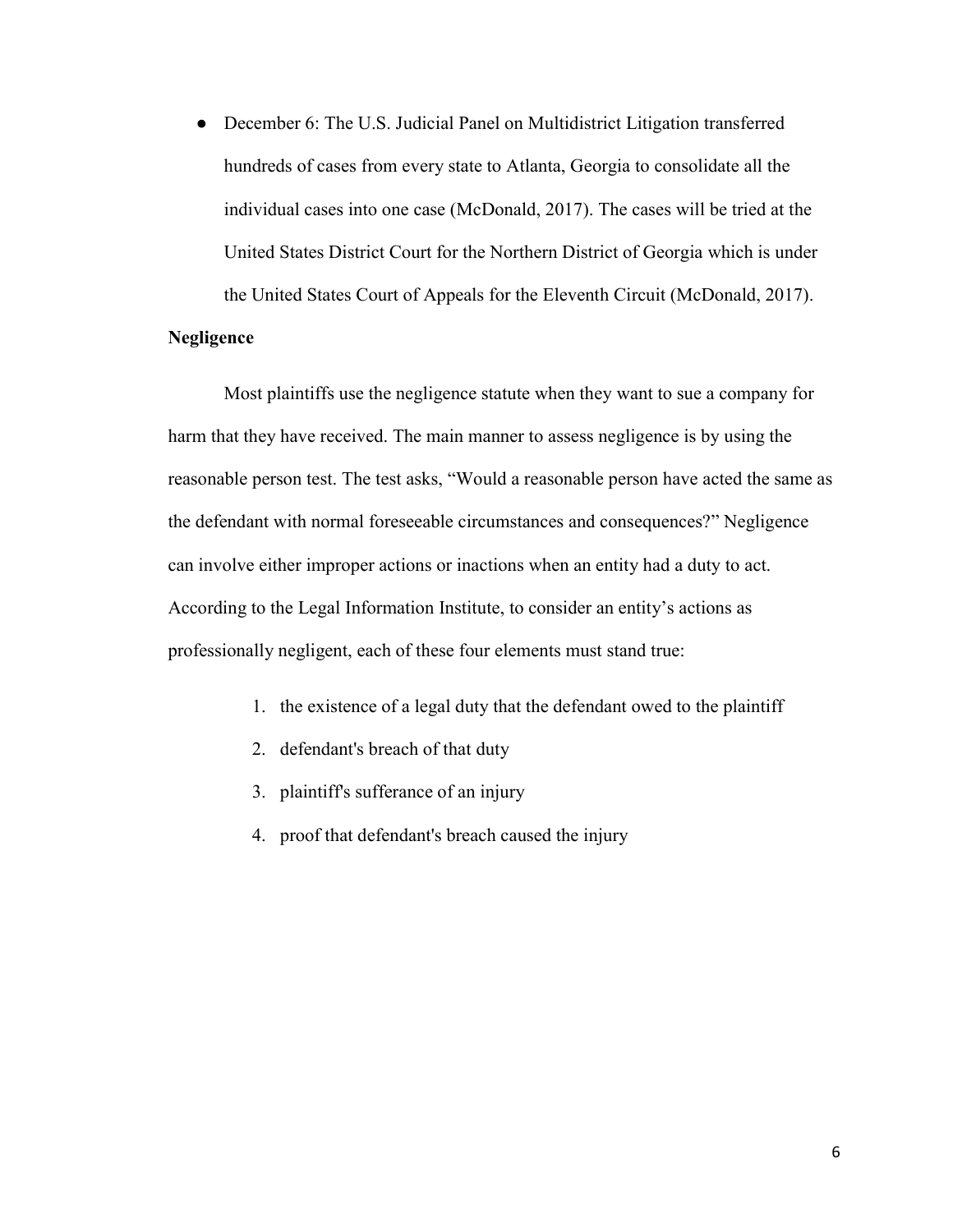#### Body

## Data Protection

#### 1. Existence of Duty

In general, a person doesn't need to help or protect someone. This fact changes when there exists a legal relationship between the parties or when the defendant acted unlike a reasonable person. For example, if someone is drowning in a pool, a passerby has no obligation to save that person despite how negatively society might view the passerby. However, if there is a lifeguard on duty, the lifeguard has a duty to save the person because saving a drowning person is a part of the lifeguard's job. A relevant question to ask is "Does a legal relationship exists between Equifax and the common consumer?" Even though Equifax has not created a contract with every consumer or even directly contacted each consumer, Equifax established a relationship when the company started to collect consumers' private information.

Equifax places consumers in excess danger since the information Equifax collects can cause damages to a consumer if the information gets in harm's way. Since Equifax creates additional danger, Equifax must protect consumers from the foreseeable risks associated with collecting data. Even though Equifax is not a person, the company still needs to perform in a way that an entity in a similar position should and normally does act. This form of "reasonable person" is called the professional standard of care. In this instance, a responsible company must establish and maintain controls to protect data. A reasonable company recognizes the harm that can come from an outsider obtaining private information.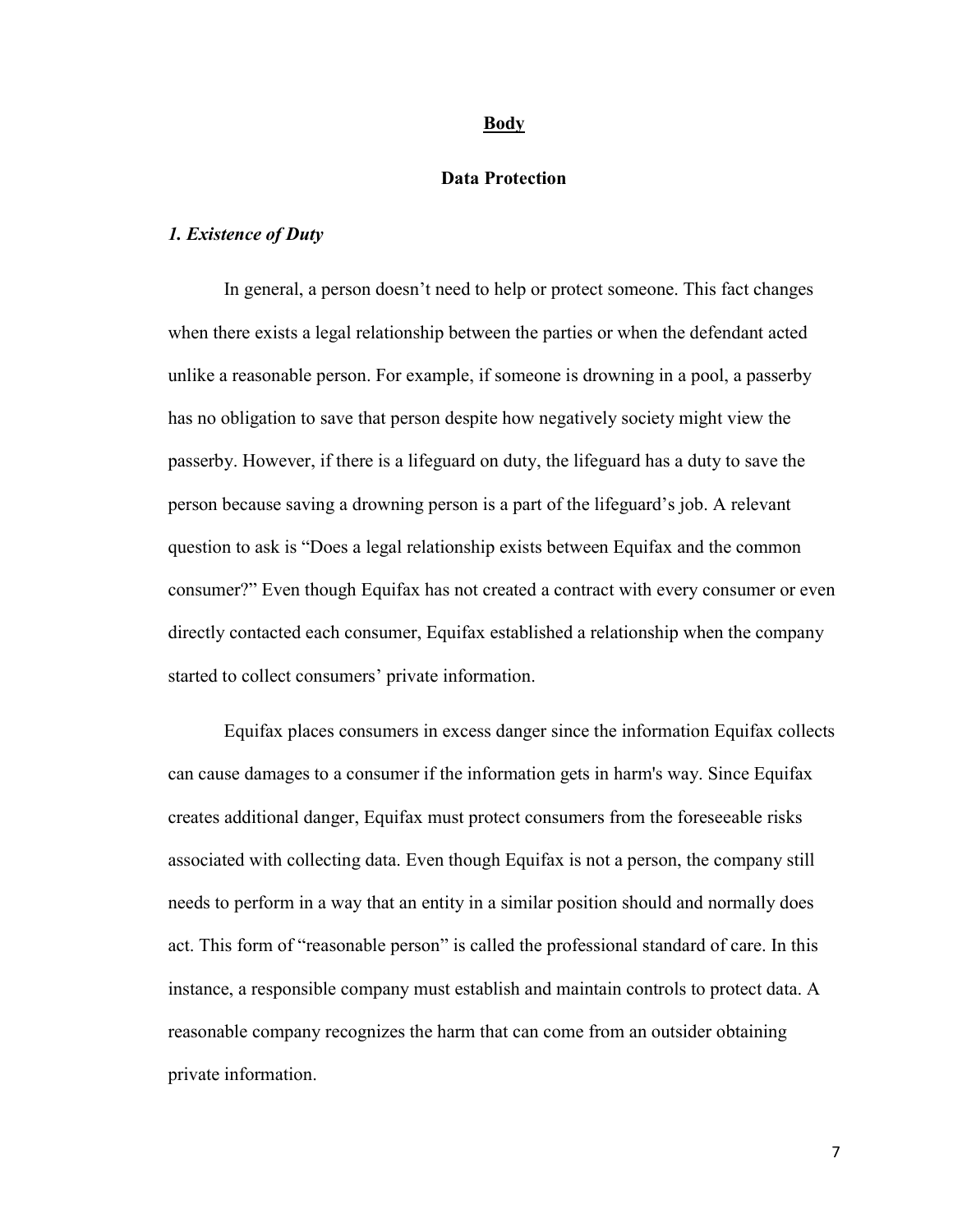The importance to protect sensitive information is especially high for an online access point to a database. Databases have more vulnerabilities when they are connected to the internet. Online access points serve as easily accessible places hackers choose to attack. Since online access points will receive the most attacks, companies need to implement more protections to guard these points of attack. Since Equifax endangered sensitive information by placing the information in a vulnerable location, Equifax owed a duty to consumers to protect their sensitive information.

## 2. Breach of Duty

To protect the data Equifax had collected, Equifax needed to have sufficient protections and procedures in place. Equifax failed this duty in three areas:

- Maintaining Policy
- Proper Software Audits and Checks
- Backups and Redundancies

#### Maintaining Policy

 Even though Equifax recognized the threat of a breach and implemented a corporate policy for protection (Equifax Inc., n.d), Equifax's IT failed to protect the system with important software updates. A policy of protection serves no purpose if the company doesn't properly follow the policy. Even if a company has properly designed controls, the company has no protections at all if the employees fail to follow prescribed procedures. The success or failure of a major portion of a company's system should not rely solely on one employee like in the Equifax breach. Equifax also did not perform management checks that Equifax claims on the company's website (Equifax Inc., n.d).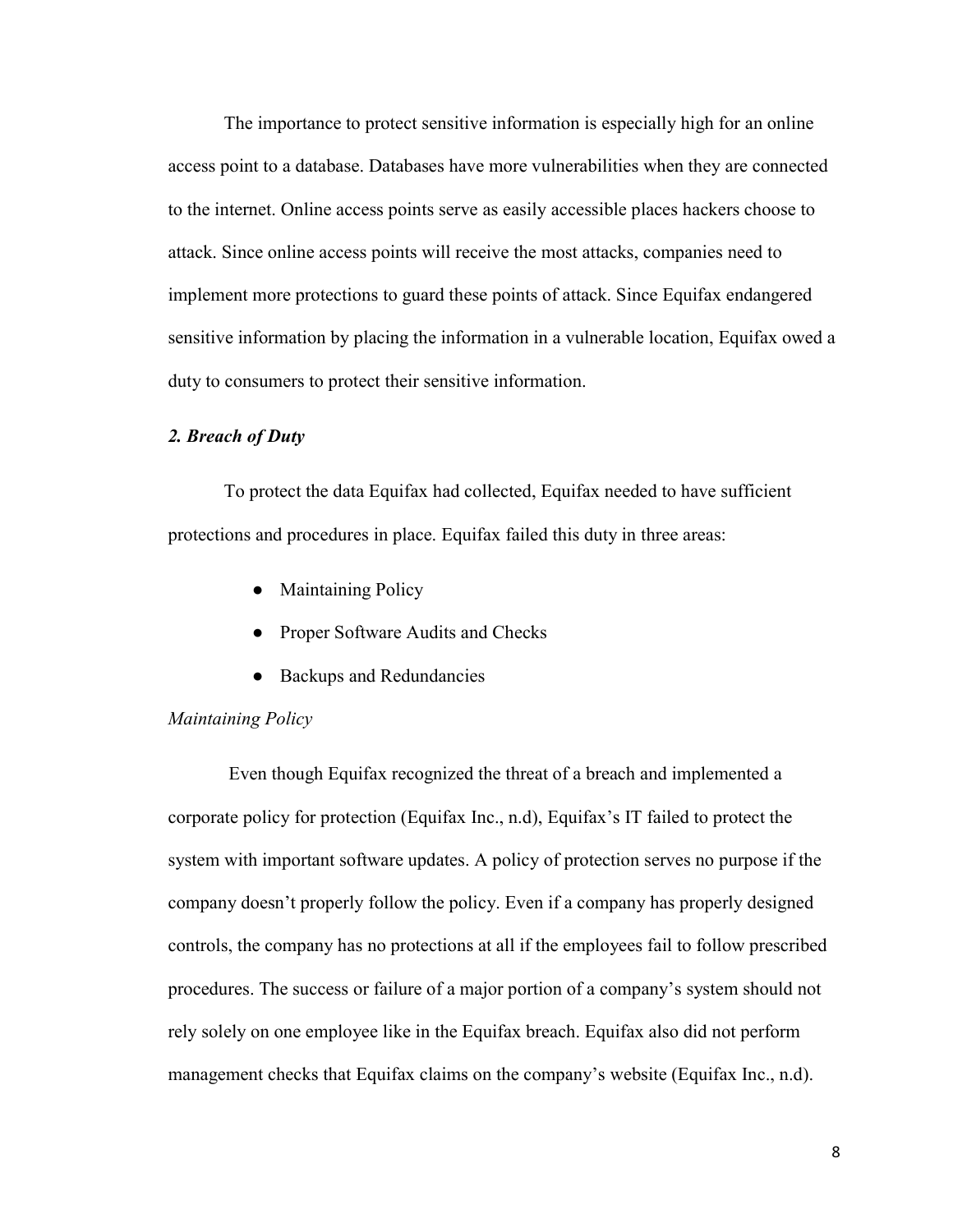#### Proper Software Audits and Checks

Equifax conducted a software audit that failed to detect any weaknesses in the software. Presumably, Equifax's staff neither properly designed nor conducted the audit since the staff failed to detect the website weakness which was the audit's sole purpose. A check doesn't need to be technical, a simple check could come from a supervisorial review of the employee's work. Equifax not only failed to detect the online portal weakness on just one occasion, but also for an extended period of time. A company doesn't need to have a full system audit every day or look at each piece of data, but a company should at least have the individual controls in place that can detect any outdated software or unusual events.

#### Backups and Redundancies

In general, Equifax had too much confidence that the system was invulnerable to any major errors or attacks. This false confidence caused Equifax to not create any extra checks or redundancies. The word redundancy often carries a negative connotation, but a redundancy provides more security in the field of information system design. If one level of security fails, redundancies back up the function and prevent total failure. The company who developed the website software stated as much in a press release, "It is good software engineering practice to have individually secured layers behind a publicfacing presentation layer such as the Apache Struts framework. A breach into the presentation layer should never empower access to significant or even all back-end information resources" (The Apache Software Foundation, 2017). A more drastic example of the importance of redundancies comes from nuclear weapons. No nation would have total trust with only one mechanism to prevent accidental detonation. The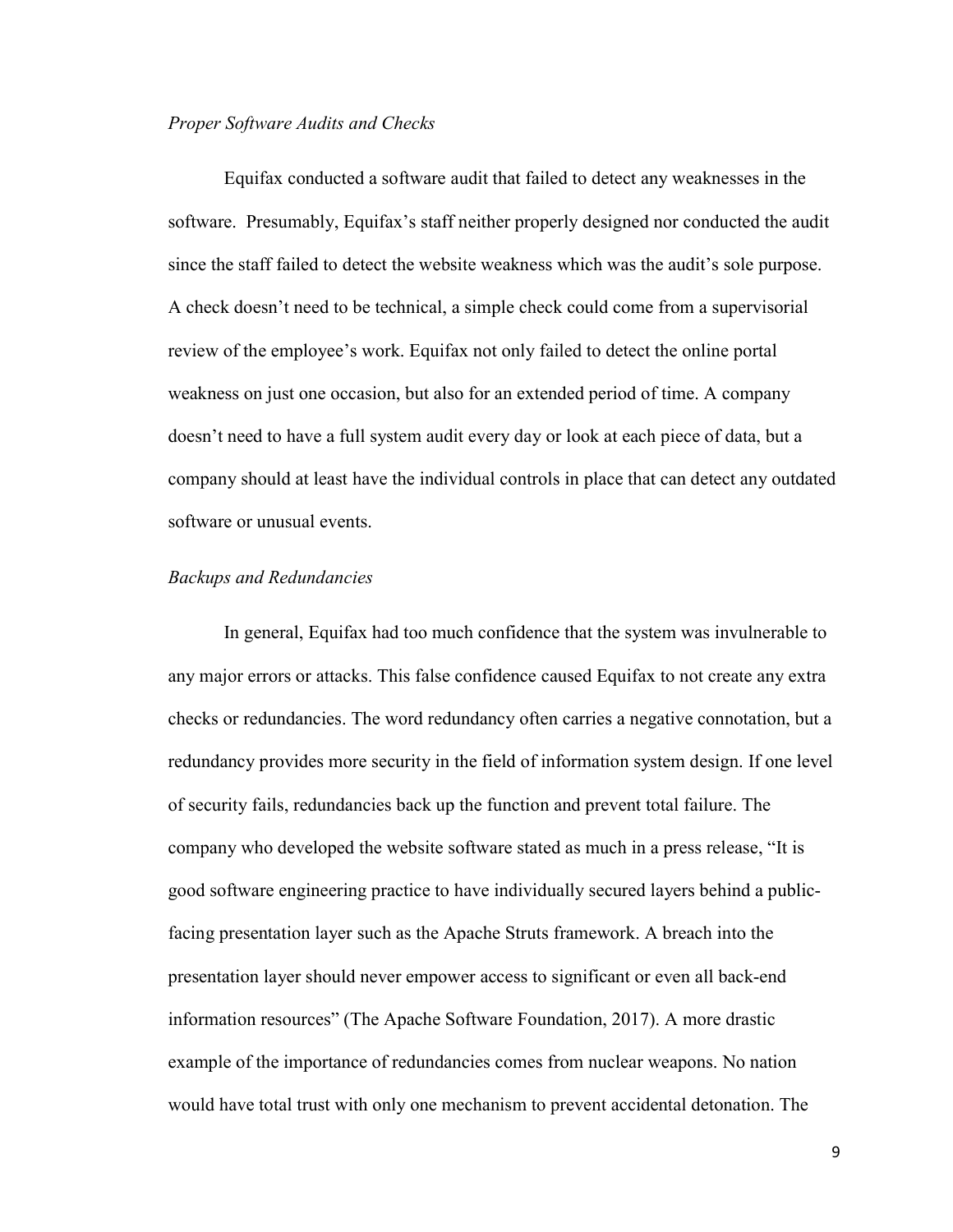extra protection doesn't have to cost more than the additional benefits, but one extra layer of software protection could have prevented this incident.

## 3. and 4. Damages

For this thesis, the third and fourth elements have been combined because they both involve a legal grey area. There currently exists a divide in the American courts as to whether future damages from a data breach allow enough standing for a breach of duty (Mank, 2017). On one side of the issue, most appellate courts have ruled that the damages must have already occurred to have a standing (Mank, 2017). On the other side, some appellate courts have ruled that there exists a standing if the actions caused "substantial risk" (Mank, 2017). An example of this contention comes from Clapper v. Amnesty International USA where the Supreme Court decided that the future damages of compromised data in the case were too speculative. In the case's ruling, the Supreme Court did acknowledge that the substantial risk test has been used in prior cases. The results of the Equifax case will most likely depend on where the case will end.

#### In the Appellate Court

If the case ends in the Eleventh District Court of Appeals, the court will probably apply the substantial risk test. The Eleventh District Court of Appeals has already favored a more liberal view in favor of the plaintiff in Curry, et al. v. AvMed, Inc. Under the substantial risk test, the court will decide that the future harm provides enough standing for the third and fourth elements of fraud. The theft of data from a database provides substantial risk of future harm. The main reason hackers take data from servers is to steal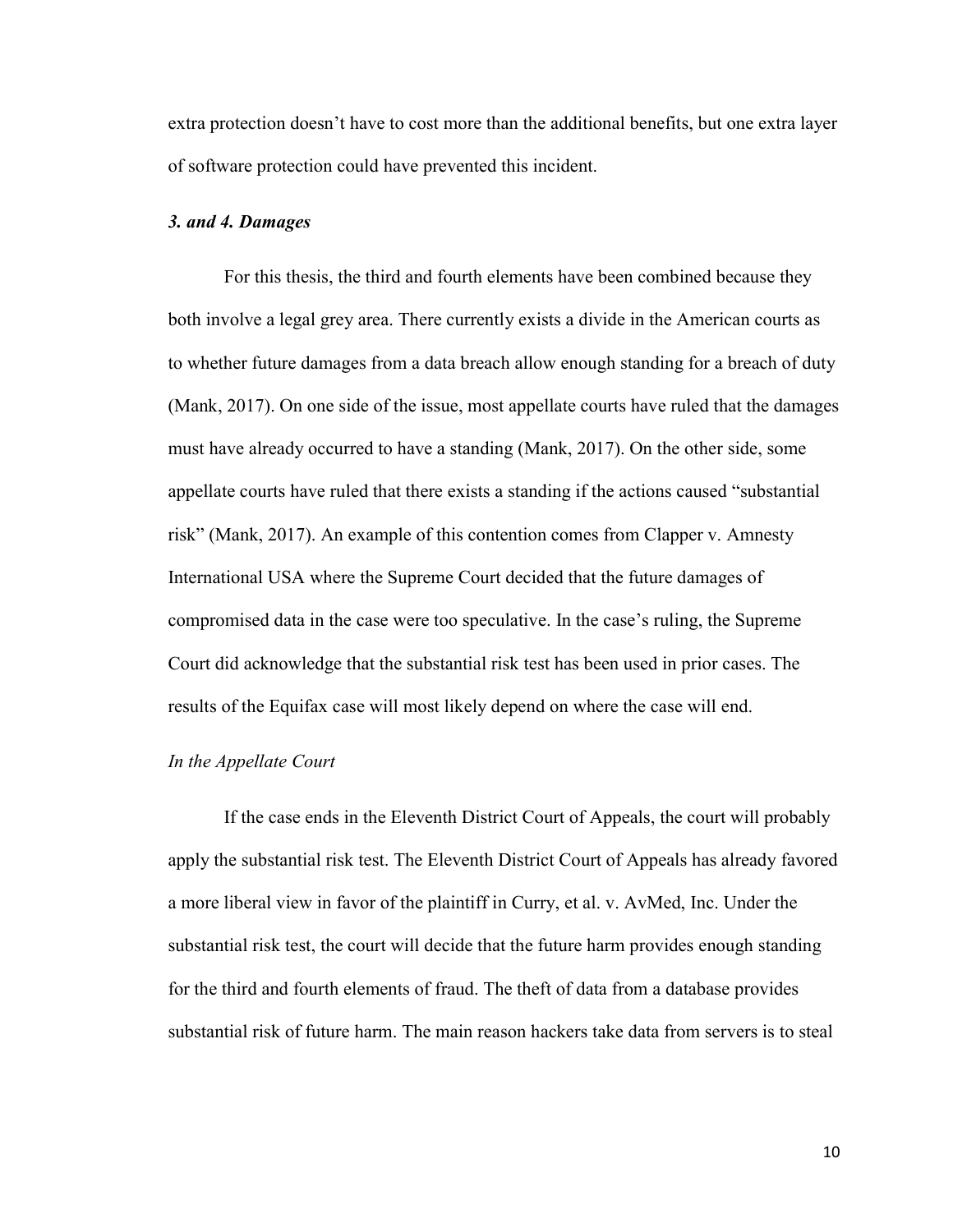the identity of the victims or to sell the information to others. Both situations will bring probable damages to the victims of the Equifax breach.

## In the Supreme Court

 The issue of whether the Supreme Court will take up this case remains unclear. The Supreme Court has already denied a request to review a data breach case with Attias v. CareFirst (Shepard, 2018), but the size and importance of the Equifax breach may push the Supreme Court to accept this case. If the Supreme Court accepts the case, the Court will probably utilize a stricter standard to decide the case. The current Supreme Court tends to favor businesses more than consumers in the Court's most recent decisions (Epstein et al., 2017). Under the stricter standard, the future harm will not suffice as standing for damages. The conservative leaning Supreme Court may use this decision to urge for Congress to implement a law to punish poor data protection, but the Supreme Court will probably not venture outside the traditional interpretation of the elements. The original interpretation requires damages to have already occurred and be provable. Most of the damages have not occurred yet and there is no way to prove the hackers have already exploited most of the data for nefarious purposes.

## Breach Response

#### 1. Existence of Duty

Equifax needed to notify the public about the data breach in a timely manner since time can be an important factor with mitigating damages. Victims of data breaches often can mitigate the damages when they become aware of the data breach. The longer a fraud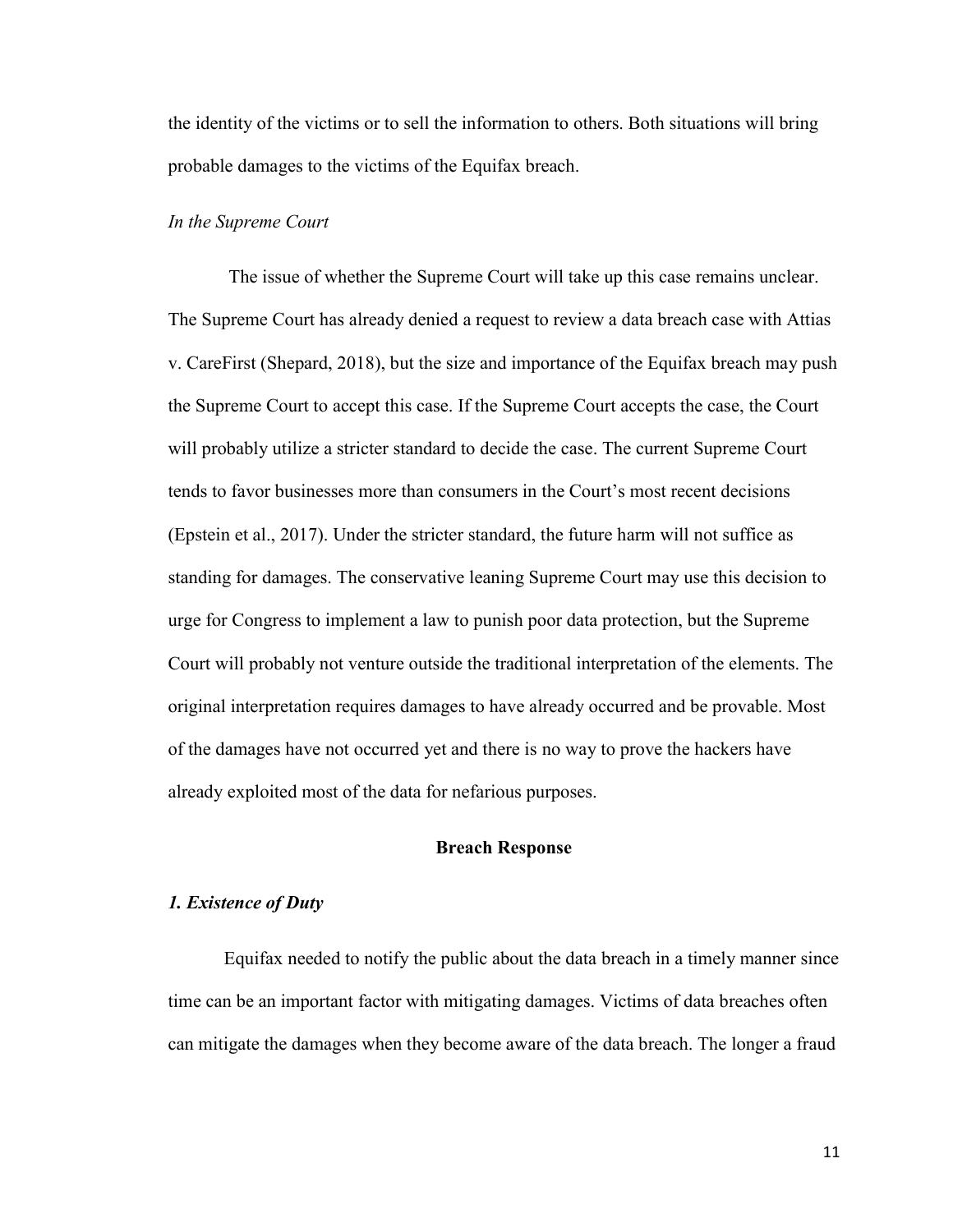lasts, the more overall value stolen and out of pocket expenses increase. The following passage from a report commissioned by the FTC illustrates this fact:

"When the misuse was discovered within 5 months of the initial misuse, the value obtained by the thief was \$5,000 or more in only 11% of the cases. Where discovery took 6 months or more, the value obtained by the thief was at least \$5,000 in 44% of cases. . . Victims who quickly discovered that their information was being misused were less likely to incur out-of-pocket expenses. No out-ofpocket expenses were incurred by 67% of those who discovered the misuse less than 6 months after the misuse began. Only 40% of victims who took 6 months or longer to discover the misuse were able to avoid incurring some such expenses." (Synovate, 2017, p. 41-44)

Since Equifax has direct control of when the consumer becomes aware of the situation, Equifax is also responsible for any additional damages incurred by the consumer. Equifax can mitigate additional damages if Equifax responds in a timely manner as a responsible company. The FTC has even published a guideline called "Data Breach Response: A Guide for Business" so that businesses will know the best way to respond when they experience a breach.

## 2. Breach of Duty

"Data Breach Response: A Guide for Business" by the FTC serves as a good template for how Equifax should have responded. Even though this guideline has no direct legal binding statutes, the guideline establishes standards that a reasonable company should follow after a breach. The applicable sections for this guide are the

12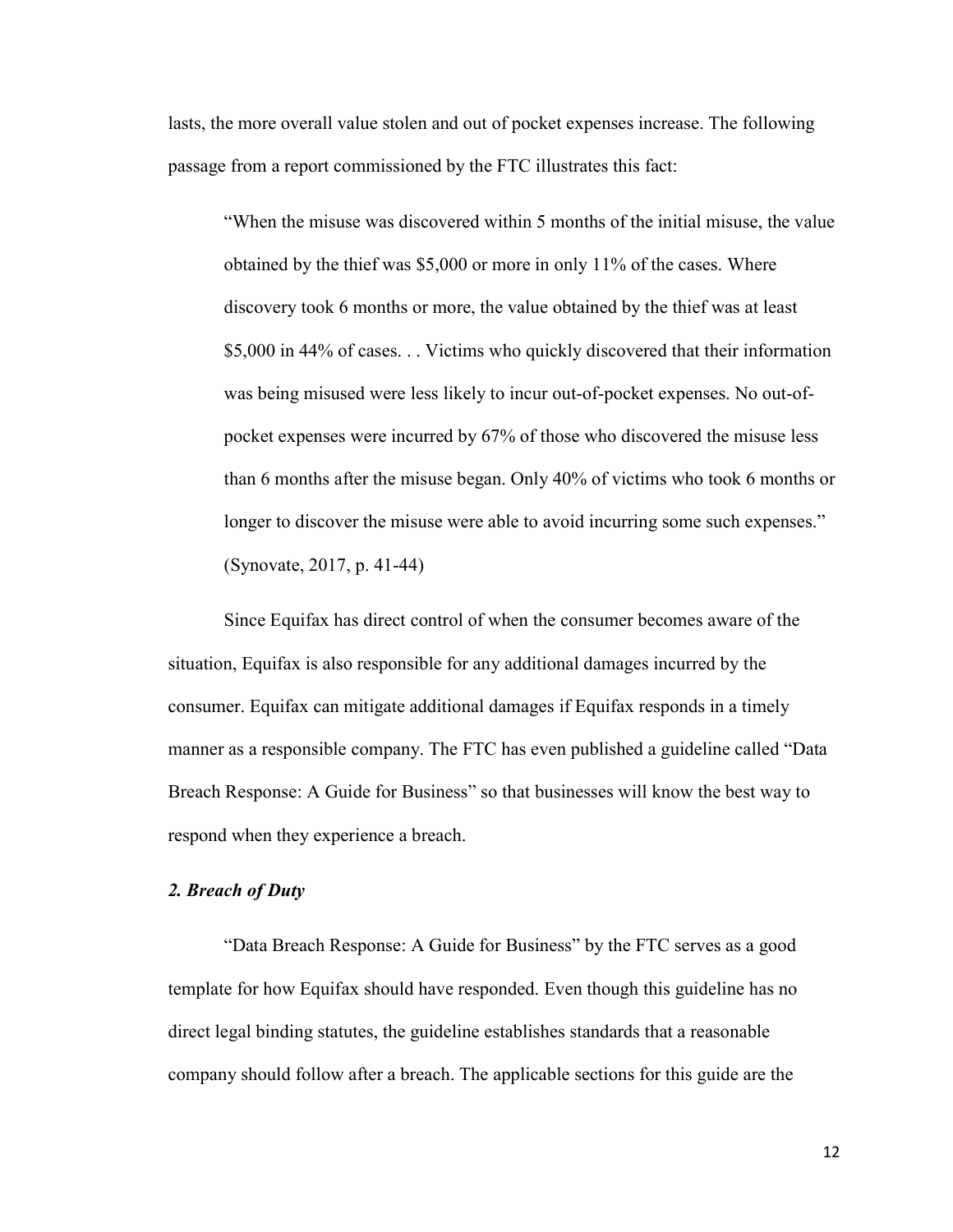responsibility of securing operations and notifying appropriate parties. In general, Equifax stuck fairly close to the suggested actions.

## Securing Operations

The first prescribed action is to contact legal counsel and data forensic experts. Equifax did so within the first couple of days even before Equifax knew how serious the data breach was. Equifax responded prudently as the company allowed the data investigation experts to inspect the issue instead of putting an in-house IT professional in charge. One of the most important actions for securing operations involves stopping the data leak when discovered. Equifax shut down the website early on when security first discovered the security breach.

## Notifying Appropriate Parties

 After a company secures operations and collects the majority of the facts, the company should adequately notify the appropriate parties. A company should first notify appropriate law enforcement to ensure a proper investigation of the issue. Equifax did so by contacting the FBI when Equifax first discovered the breach. Equifax hasn't specifically disclosed if the company notified all state authorities, but Equifax probably did because no state governmental claims have come to light. The most important entity to notify is the consumers who had their data exposed. The notification should not only let the consumers know they are vulnerable, but the notifications should also fully and clearly describe what the company knows about the situation. In Equifax's press release, Equifax described how the incident occurred, what information was taken, and what actions they have taken to remedy the situation (Equifax, 2017).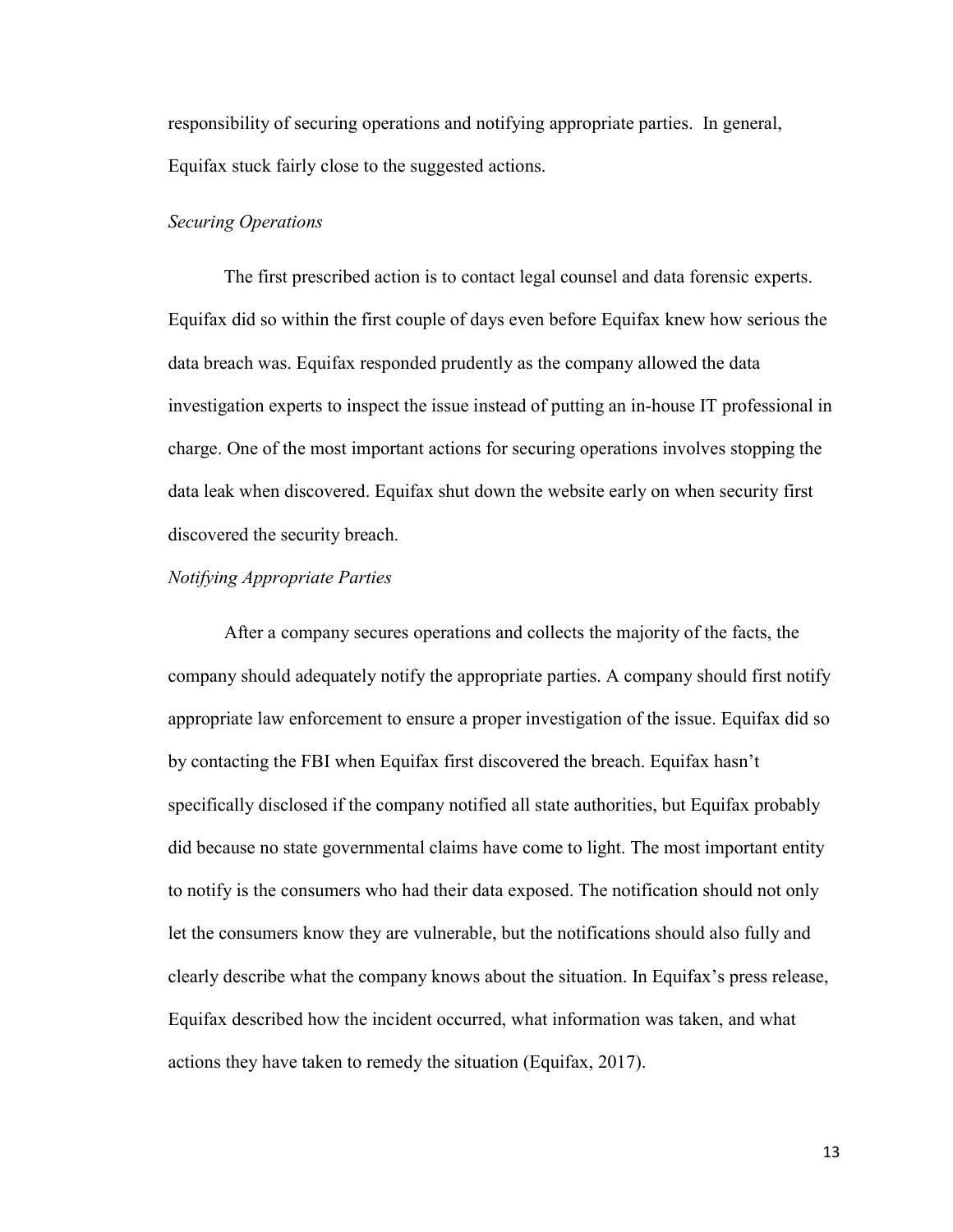#### Small Area of Vulnerability

The only area that makes Equifax vulnerable to a standing of a breach of duty comes from Equifax's mishandling of the online breach help resources. To help consumers find out if they were compromised, Equifax set up a website to allow consumers to check their statuses. The problem with the help resources comes from how little effort Equifax put behind the website and the accompanying hotline. An example of incidents includes people not receiving a requested response or the resources not working because of an influx of traffic (Singletary, 2017). This delay effectively caused the majority of consumers to not receive the breach notification till weeks later. An influx of traffic is normal when consumers learn of an unexpected security breach, but Equifax had around a month to fully prepare all the systems for the foreseeable new traffic. Since Equifax did not properly prepare its resources, it may still be vulnerable to a standing.

## 3. and 4. Damage

For the majority of the victims of the data breach, they were not significantly damaged in the one-month period between discovery and notification. The hackers couldn't fully capitalize on all the information collected during the short period of time. The plaintiffs would struggle to demonstrate that the majority of the victims will experience increased damages between discovery and notification. The main harm of a data breach doesn't come from the immediate impact, but from the lifelong harm of compromised sensitive information. The third and fourth elements of negligence will not have sufficient standing using either the substantial risk test or the traditional test.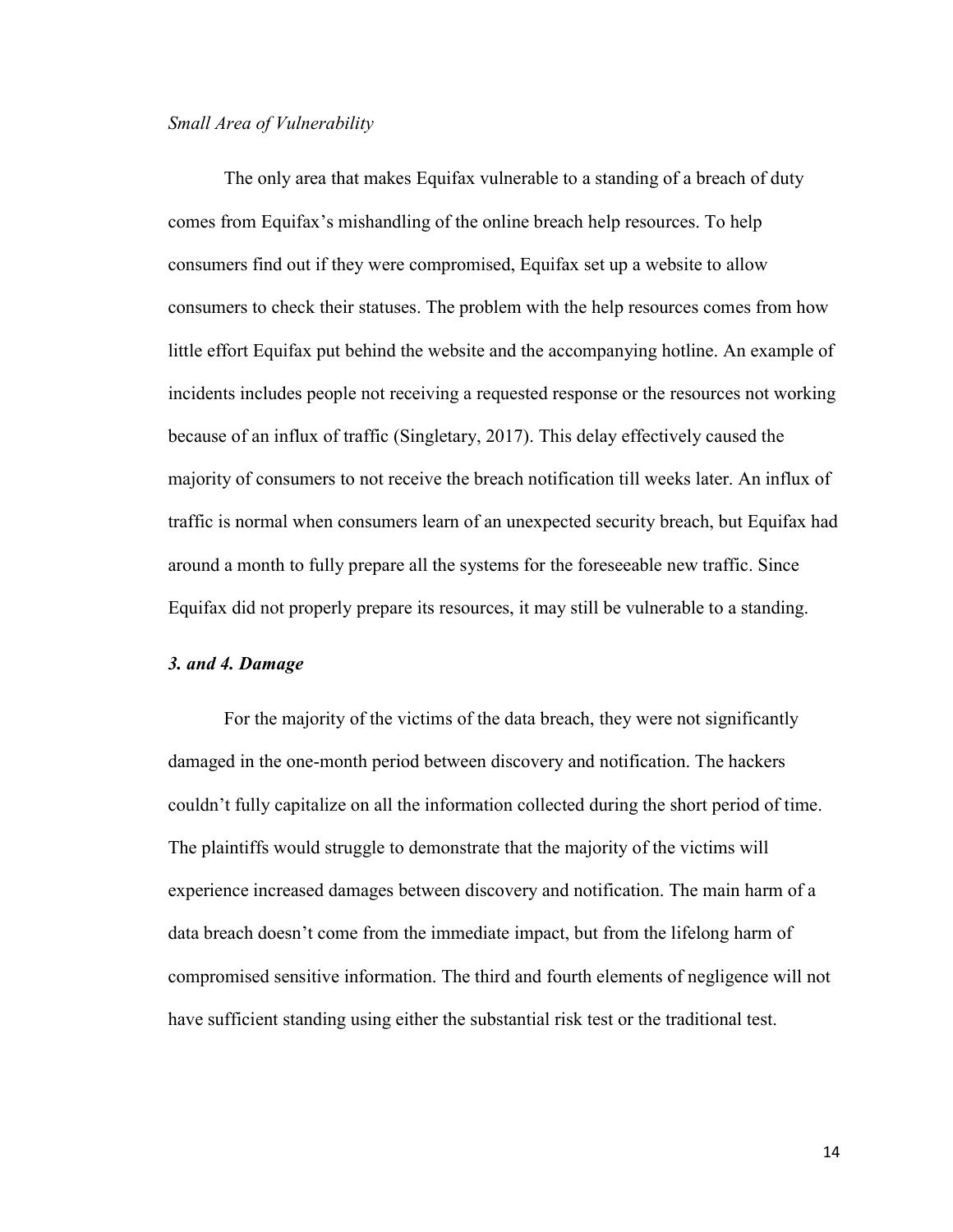#### Conclusion

#### Data Protection

 Equifax had a legal duty to protect consumers' data and breached that duty by allowing weaknesses and failing to detect the breach. Whether the plaintiffs suffered damages and if Equifax's breach caused the damages depends on the interpretation by the final court. If the Eleventh District Court of Appeals has the final decision, the court will probably decide Equifax caused damages so Equifax was negligent. If the Supreme Court has the final decision, the court will probably decide Equifax did not cause damages so Equifax was not negligent.

# Breach Response

Equifax had a legal duty to respond in an appropriate manner to a data breach. Equifax did not breach their duty to respond to the data breach, the plaintiffs did not suffer damages from the response, and Equifax's breach did not cause the damages. Therefore, Equifax was not negligent with the company's breach response.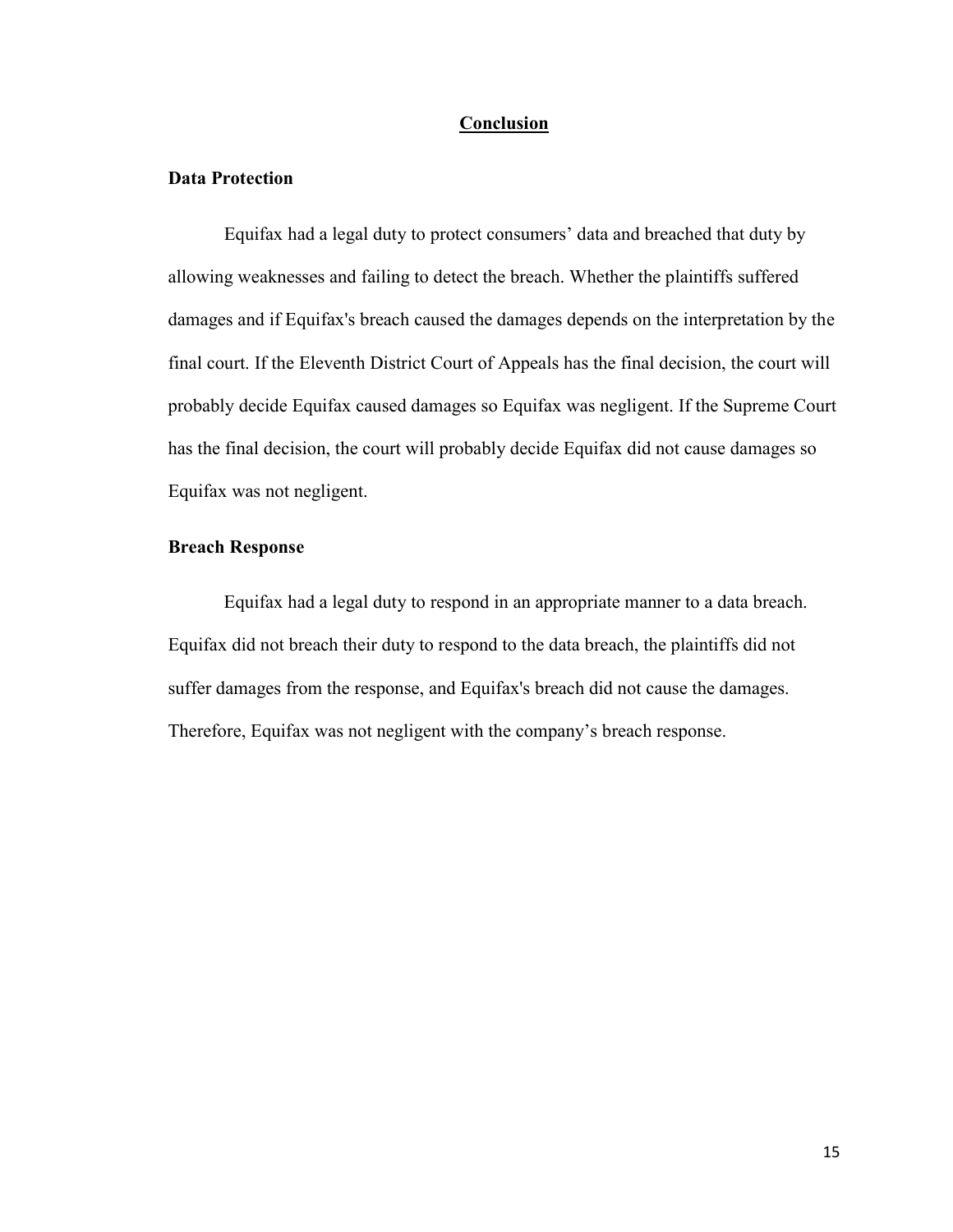## Reference

- The Apache Software Foundation. (2017, September 9). Apache Struts Statement on Equifax Security Breach. Retrieved from https://blogs.apache.org/foundation/date/20170909
- Bernard, T. S. (2017, September 18). Prosecutors Open Criminal Investigation into Equifax Breach. Retrieved from https://www.nytimes.com/2017/09/18/business/equifax-breach-federalinvestigation.html
- Clapper v. Amnesty International, 568 U.S. 398 (2013)
- Curry, et al. v. AvMed, Inc., No. 11-13694 (11th Cir. 2012)
- Epstein, Landes, & Posner. (2017). When It Comes to Business, the Right and Left Sides of the Court Agree. Washington University Journal of Law & Public Policy. 54, 33-55. Retrieved from

http://epstein.wustl.edu/research/businessSupCtUpdate.html

Equifax Inc. (n.d.). Security. Retrieved from https://www.equifax.com/eport/security//

- Equifax Inc. (2017, September 7). Equifax Announces Cybersecurity Incident Involving Consumer Information. Retrieved from https://investor.equifax.com/news-andevents/news/2017/09-07-2017-213000628
- Federal Trade Commission. (2016, September). Data Breach Response: A Guide for Business. Retrieved from https://www.ftc.gov/tips-advice/businesscenter/guidance/data-breach-response-guide-business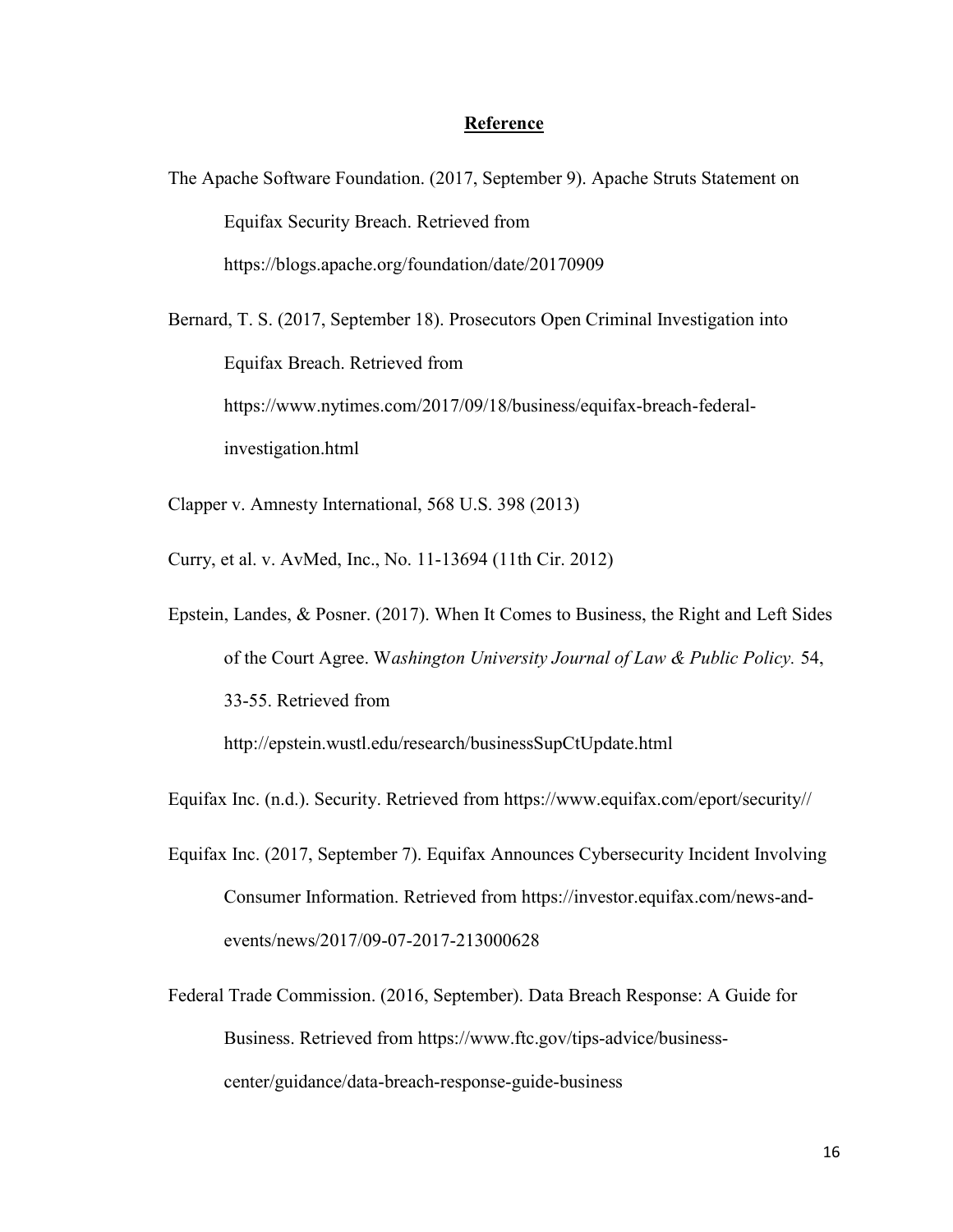Legal Information Institute. (2017, June 06). Negligence. Retrieved September 15, 2018, from https://www.law.cornell.edu/wex/negligence

Mank, B. (2017, January). Data Breaches, Identity Theft, and Article III Standing: Will the Supreme Court Resolve the Split in the Circuits? Notre Dame Law Review, 92(3), 1323-1367. Retrieved from https://scholarship.law.nd.edu/ndlr/vol92/iss3/7/

McDonald, R. R. (2017, December 07). Judicial Panel Orders Equifax Data Breach Cases Consolidated in Atlanta. Retrieved from https://www.law.com/dailyreportonline/sites/dailyreportonline/2017/12/07/judicia l-panel-orders-equifax-data-breach-cases-consolidated-in-atlanta/

Shepard, K. (2018, February 21). Supreme Court Declines Review of Standing in Data Breach Class Actions. Retrieved from

https://www.jdsupra.com/legalnews/supreme-court-declines-review-of-44991/

Singletary, M. (2017, September 19). Equifax says it's overwhelmed. Its customers say they are getting the runaround. Retrieved from https://www.washingtonpost.com/news/get-there/wp/2017/09/19/equifax-says-itsoverwhelmed-its-customers-say-they-are-getting-therunaround/?utm\_term=.51e30f73f767

Smith, R. (2017). Prepared Testimony of Richard F. Smith before the U.S. House Committee on Energy and Commerce Subcommittee on Digital Commerce and Consumer Protection. Retrieved from